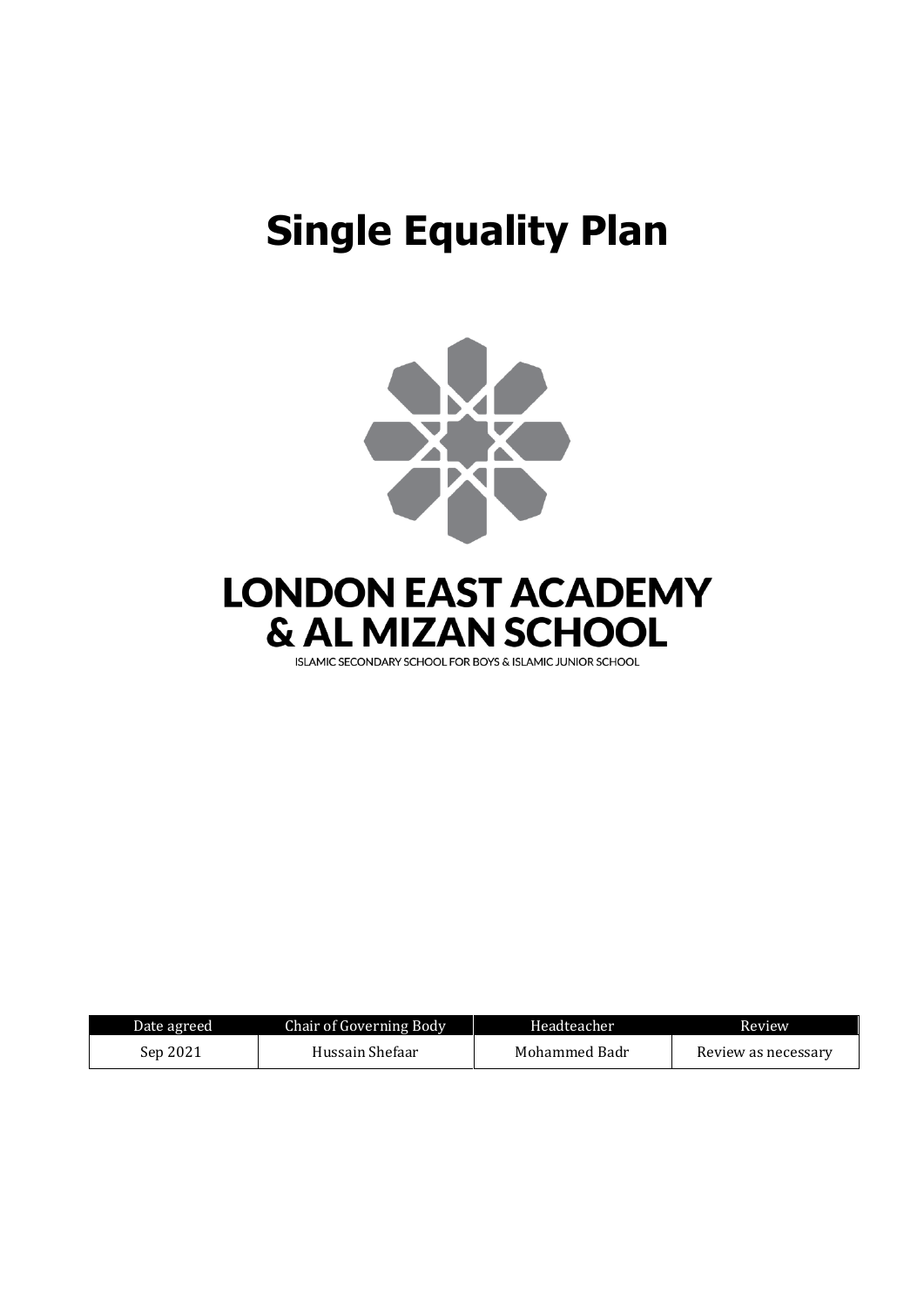#### **MISSION STATEMENT**

At London East Academy & Al Mizan School Primary School we are committed to ensuring equality of education and opportunity for all pupils, staff, parents and carers receiving services from the school, irrespective of race, gender, disability, faith or religion or socio-economic background. We aim to develop a culture of inclusion and diversity in which all those connected to the school feel proud of their identity and able to participate fully in school life.

The achievement of pupils will be monitored by race, gender and disability and we will use this data to support pupils, raise standards and ensure inclusive teaching. We will tackle discrimination by the positive promotion of equality, challenging bullying and stereotypes and creating an environment which champions respect for all. At London East Academy & Al Mizan School, we believe that diversity is a strength, which should be respected and celebrated by all those who learn, teach and visit here.

### **MAINSTREAMING EQUALITY INTO POLICY & PRACTICE**

As well as the specific actions set out beneath this plan, the school operates equality of opportunity in its day to day practice in the following ways.

#### **Teaching and learning**

We aim to provide all our pupils with the opportunity to succeed, and to reach the highest level of personal achievement. To do this, we will:

- use contextual data to improve the ways in which we provide support to individuals and groups of pupils;
- monitor achievement data by ethnicity, gender and disability and action any gaps;
- take account of the achievement of all pupils when planning for future learning and setting challenging targets;
- ensure equality of access for all pupils and prepare them for life in a diverse society;
- use materials that reflect the diversity of the school, population and local community in terms of race, gender and disability, without stereotyping;
- promote attitudes and values that will challenge racist and other discriminatory behaviour or prejudice;
- provide opportunities for pupils to appreciate their own culture and celebrate the diversity of other cultures;
- seek to involve all parents in supporting their child's education;
- encouraging classroom and staffroom discussion of equality issues which reflect on social stereotypes, expectations and the impact on learning, and;
- including teaching and classroom-based approaches appropriate for the whole school population, which are inclusive and reflective of our pupils.

#### **Admissions and exclusions**

Our admissions arrangements are fair and transparent, and do not discriminate on race, gender, disability or socio-economic factors. Exclusions will always be based on the school's Behaviour policy. We will closely monitor exclusions to avoid any potential adverse impact and ensure any discrepancies are identified and dealt with.

### **EQUAL OPPORTUNITIES FOR STAFF**

This section deals with aspects of equal opportunities relating to staff at London East Academy & Al Mizan School. We are committed to the implementation of equal opportunities principles and the monitoring and active promotion of equality in all aspects of staffing and employment. All staff appointments and promotions are made on the basis of merit and ability and in compliance with the law. However, we are concerned to ensure wherever possible that the staffing of the school reflects the diversity of our community.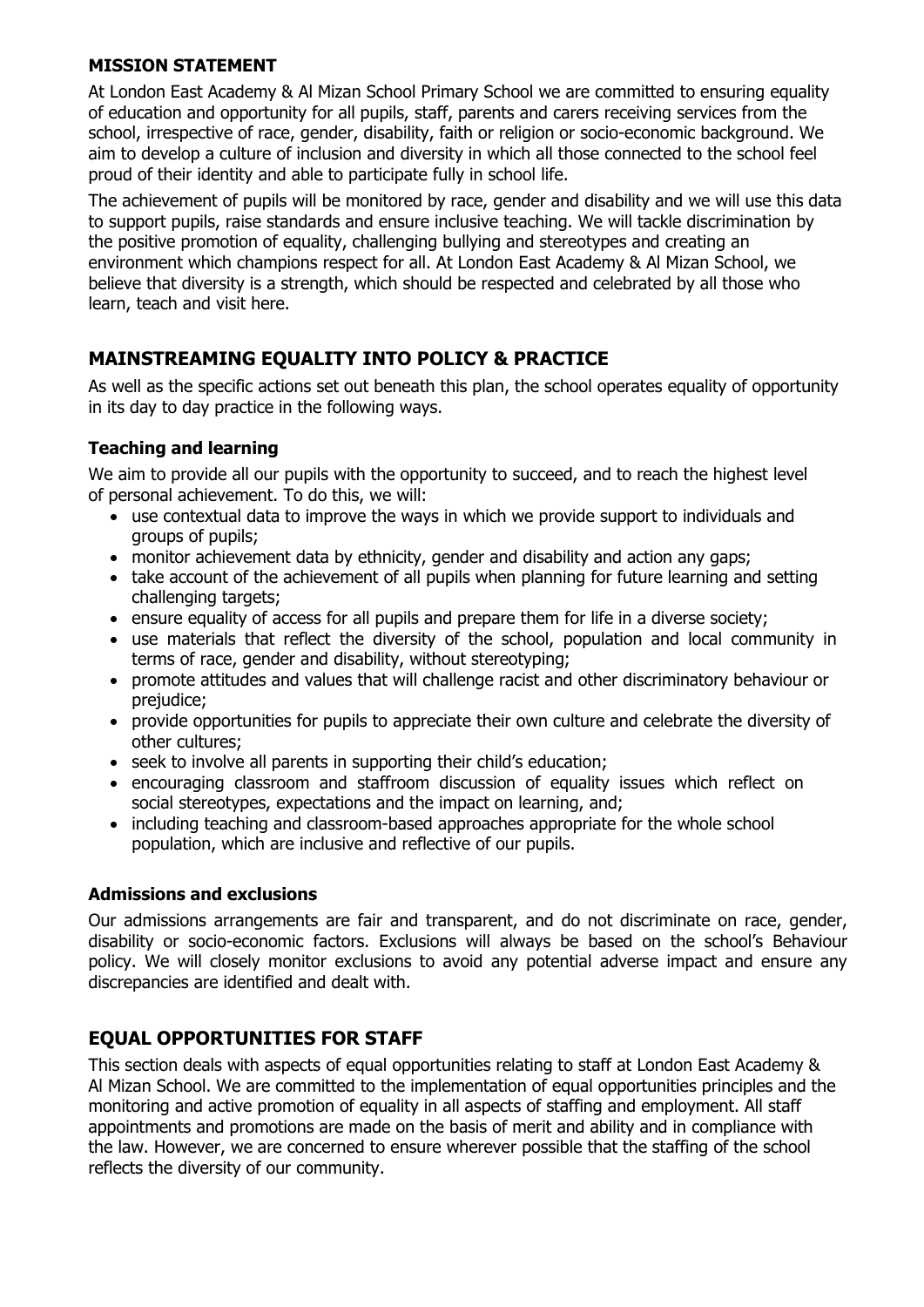#### **Employer duties**

As an employer we need to ensure that we eliminate discrimination and harassment in our employment practice and actively promote equality across all groups within our workforce.

Equality aspects such as gender, race, disability, sexual orientation, gender re-assignment and faith or religion are considered when appointing staff and particularly when allocating Teaching and Learning Responsibilities (TLR) or re-evaluating staff structures, to ensure decisions are free of discrimination.

Actions to ensure this commitment is met include**:**

- monitoring recruitment and retention including bullying and harassment of staff;
- continued professional development opportunities for all staff, and;
- School Leadership Team (SLT) support to ensure equality of opportunity for all.

### **EQUALITY AND THE LAW**

There are a number of statutory duties that must be met by every school in line with legislation from the Race Relations (Amendment) Act (2000), Disability Equality Duty (2005) and Equality Act (2006). The action plan at the end of this Equality Plan outlines the actions London East Academy & Al Mizan School will take to meet the general duties detailed below.

### **RACE EQUALITY**

This section of the plan reflects the general and specific duties of schools as detailed in The Race Relations Act 1976 and as amended by The Race Relations (Amendment) Act 2000.

The General Race Equality Duty requires us to have due regard to the need to:

- eliminate racial discrimination;
- promote equality of opportunity, and;
- promote good relations between people of different racial groups.

Under our specific duty we will:

- prepare a Single Equality Plan which includes our written policy for race equality;
- assess the impact of our policies, including this Plan, on pupils, staff and parents by ethnicity including, in particular, the achievement levels of these pupils, and;
- monitor the impact our plans and policies have on such pupils, staff and parents towards raising the achievement of minority ethnic groups.

#### **DISABILITY**

This section should be read in conjunction with the school's Special Educational Needs Policy and Accessibility Strategy.

#### **Definition of disability**

The Disability Discrimination Act 2005 (DDA) defines a disabled person as someone who has 'a physical or mental impairment which has a substantial or long-term adverse effect on his or her ability to carry out normal day-to-day activities'.

The DDA 2005 has also extended the definition of disability as follows:

- $\circ$  People with HIV, multiple sclerosis and cancer (although not all cancers) are deemed disabled before they experience the long-term and substantial adverse effect on their activities, and;
- Section 18 has been amended so that individuals with a mental illness no longer have to demonstrate that it is "clinically well-recognised", although the person must still demonstrate a long-term and substantial adverse impact on his/her ability to carry out normal day-to-day activities.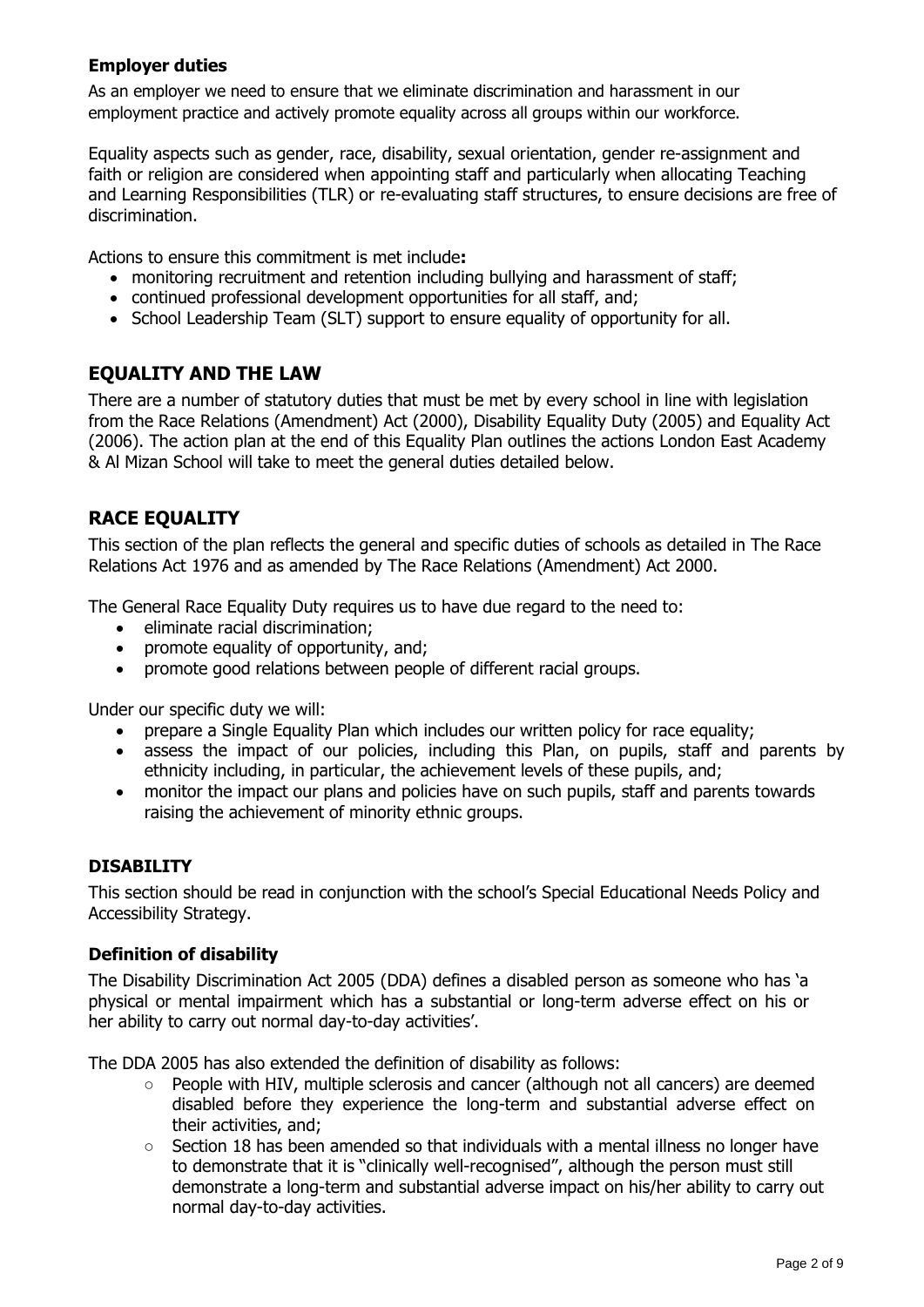#### **Legal duties**

The Disability Discrimination Act (DDA) 2005 placed a general duty on schools, requiring them to have due regard for the following when carrying out and delivering services:

- promoting equality of opportunity between disabled people and other people;
- eliminating discrimination and harassment of disabled people that is related to their disability;
- promoting positive attitudes towards disabled people;
- encouraging participation in public life by disabled people, and;
- taking steps to meet disabled people's needs, even if this requires more favourable treatment.

Under our specific duty we will**:**

- prepare and publish a Single Equality Plan which covers the requirements for a Disability Equality Scheme identifying our disability equality goals and actions to meet them, and;
- review and revise this Scheme every three years.

#### **GENDER EQUALITY**

The Gender Equality Duty 2006 places a general and specific duty on schools to eliminate unlawful discrimination and harassment on the grounds of gender and to promote equality of opportunity between female and male pupils and between women and men and transgender people.

Under our general duty we will actively seek to:

- eliminate unlawful discrimination and harassment on grounds of sex and gender reassignment, and;
- promote equality between men and women.

Under our specific duty we will**:**

- prepare and publish a Single Equality Plan which covers the requirements for a Gender Equality Scheme identifying our gender equality goals and actions to meet them, and;
- review and revise this Scheme every three years.

#### **SEXUAL ORIENTATION**

The Equality Act 2006 made provision for regulations to be introduced to extend protection against discrimination on grounds of religion or belief to sexual orientation.

The Equality Act (Sexual Orientation) Regulations 2007 came into force on 30 April 2007, and they make discrimination unlawful in the area of goods, facilities and services on grounds of sexual orientation. For schools this means admissions, benefits and services for pupils and treatment of pupils.

#### **COMMUNITY COHESION**

The Education and Inspections Act 2006 inserted a new section 21(5) to the Education Act 2002, introducing a duty on the governing bodies of state schools to promote community cohesion. Community cohesion encompasses promoting good relations between pupils from different races, faiths/beliefs and socio-economic backgrounds. The duty came into force on 1 September 2007.

#### **CONSULTATION AND INVOLVEMENT**

This policy and the planned actions are informed by input from staff, pupils, parents and carers. We have achieved this by using the following to shape the plan:

- Feedback from the annual parent questionnaire, parents' evening, governors' parent-consultation meetings;
- Input from staff surveys and views collected through staff meetings/INSET;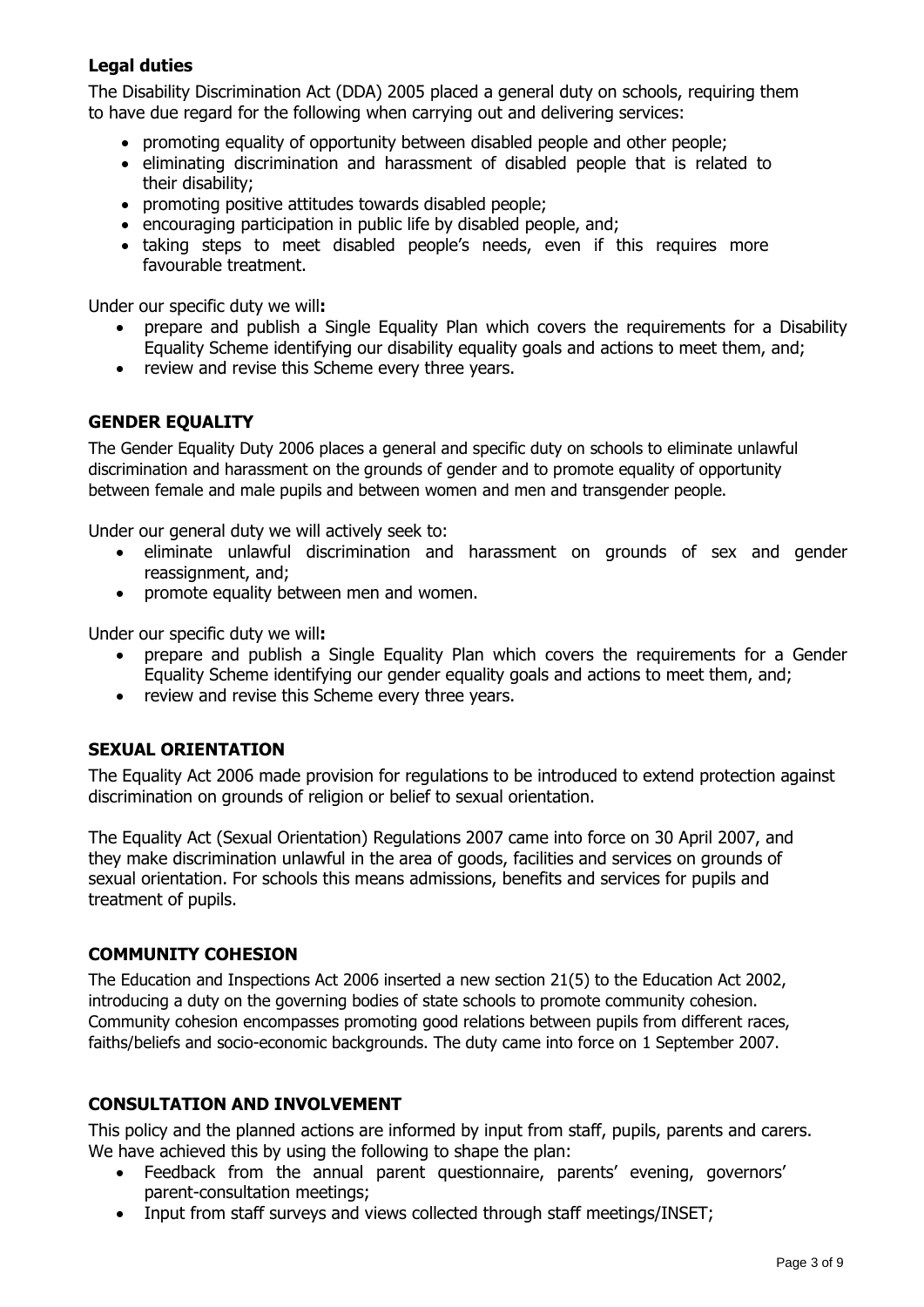- Feedback from the school council, and whole school surveys on pupils' attitudes to self and school;
- Issues raised in annual reviews or reviews of progress on Individual Education Plans/ Provision maps, mentoring and support, and;
- Feedback at governing body meetings.

#### **ROLES AND RESPONSIBILITIES**

#### **The role of governors**

- The governing body has set out its commitment to equal opportunities in this plan and it will continue to do all it can to ensure that the school is fully inclusive to pupils, and responsive to their needs based on race, gender and disability.
- The governing body seeks to ensure that people are not discriminated against when applying for jobs at our school on grounds of race, gender or disability.
- The governors take all reasonable steps to ensure that the school environment gives access to people with disabilities, and also strive to make school communications as inclusive as possible for parents, carers and pupils.
- The governors welcome all applications to join the school, whatever a child's socioeconomic background, race, gender or disability.
- The governing body ensures that no child is discriminated against whilst in our school on account of their race, sex or disability.

#### **The role of the headteacher**

- It is the headteacher's role to implement the school's Single Equality Plan and he is supported by the governing body in doing so.
- It is the headteacher's role to ensure that all staff are aware of the Single Equality Plan, and that teachers apply these guidelines fairly in all situations.
- The headteacher ensures that all appointments panels give due regard to this plan, so that no-one is discriminated against when it comes to employment or training opportunities.
- The headteacher promotes the principle of equal opportunity when developing the curriculum, and promotes respect for other people and equal opportunities to participate in all aspects of school life.
- The headteacher treats all incidents of unfair treatment and any incidents of bullying or discrimination, including racist incidents, with due seriousness.

#### **The role of all staff: teaching and non-teaching**

- All staff will ensure that all pupils are treated fairly, equally and with respect, and will maintain awareness of the school's Single Equality Plan.
- All staff will strive to provide material that gives positive images based on race, gender and disability, and challenges stereotypical images.
- All staff will challenge any incidents of prejudice, racism or homophobia, and record any serious incidents, drawing them to the attention of the headteacher.
- Teachers support the work of ancillary or support staff and encourage them to intervene in a positive way against any discriminatory incidents.

### **TACKLING DISCRIMINATION**

Harassment on account of race, gender, disability or sexual orientation is unacceptable and is not tolerated within the school environment. All staff are expected to deal with any discriminatory incidents that may occur. They are expected to know how to identify and challenge prejudice and stereotyping; and to support the full range of diverse needs according to a pupil's individual circumstances.

Racist and homophobic incidents and other incidents of harassment or bullying are dealt with by the member of staff present, escalating to a class teacher/headteacher where necessary. All incidents are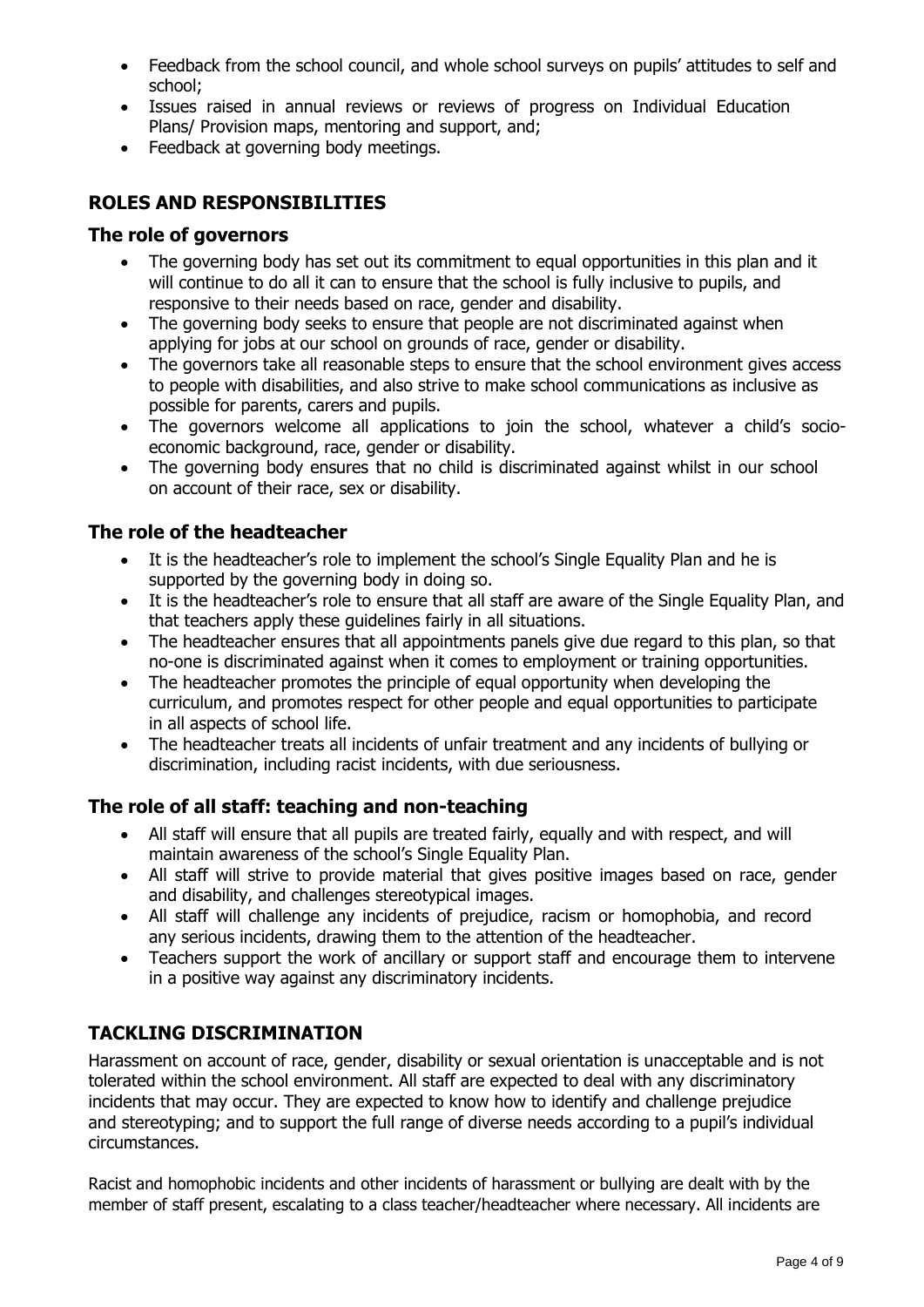reported to the headteacher and racist incidents are reported to the governing body and local authority on a termly basis.

#### **What is a discriminatory incident?**

Harassment on grounds of race, gender, disability, sexual orientation or other factors such as socio-economic status, can take many forms including verbal or physical abuse, name calling, exclusion from groups and games, unwanted looks or comments, jokes and graffiti.

A racist incident is defined by the Stephen Lawrence Inquiry Report (1999) as:

'...any incident which is perceived to be racist by the victim or any other person'.

#### **Types of discriminatory incident**

Types of discriminatory incidents that can occur are:

- physical assault against a person or group because of their colour, ethnicity, nationality, disability, sexual orientation or gender;
- use of derogatory names, insults and jokes;
- racist, sexist, homophobic or discriminatory graffiti;
- provocative behaviour such as wearing racist, sexist, homophobic or discriminatory badges or insignia;
- bringing discriminatory material into school;
- verbal abuse and threats;
- incitement of others to discriminate or bully due to victim's race, disability, gender or sexual orientation;
- discriminatory comments in the course of discussion;
- attempts to recruit others to discriminatory organisations and groups;
- ridicule of an individual for difference e.g. food, music, religion, dress etc;
- refusal to co-operate with other people on grounds of race, gender, disability or sexual orientation.

#### **Responding to and reporting incidents**

All staff, teaching and non-teaching, should view dealing with incidents as vital to the well-being of the whole school. London East Academy & Al Mizan School's suggested procedure for responding and reporting is outlined below:

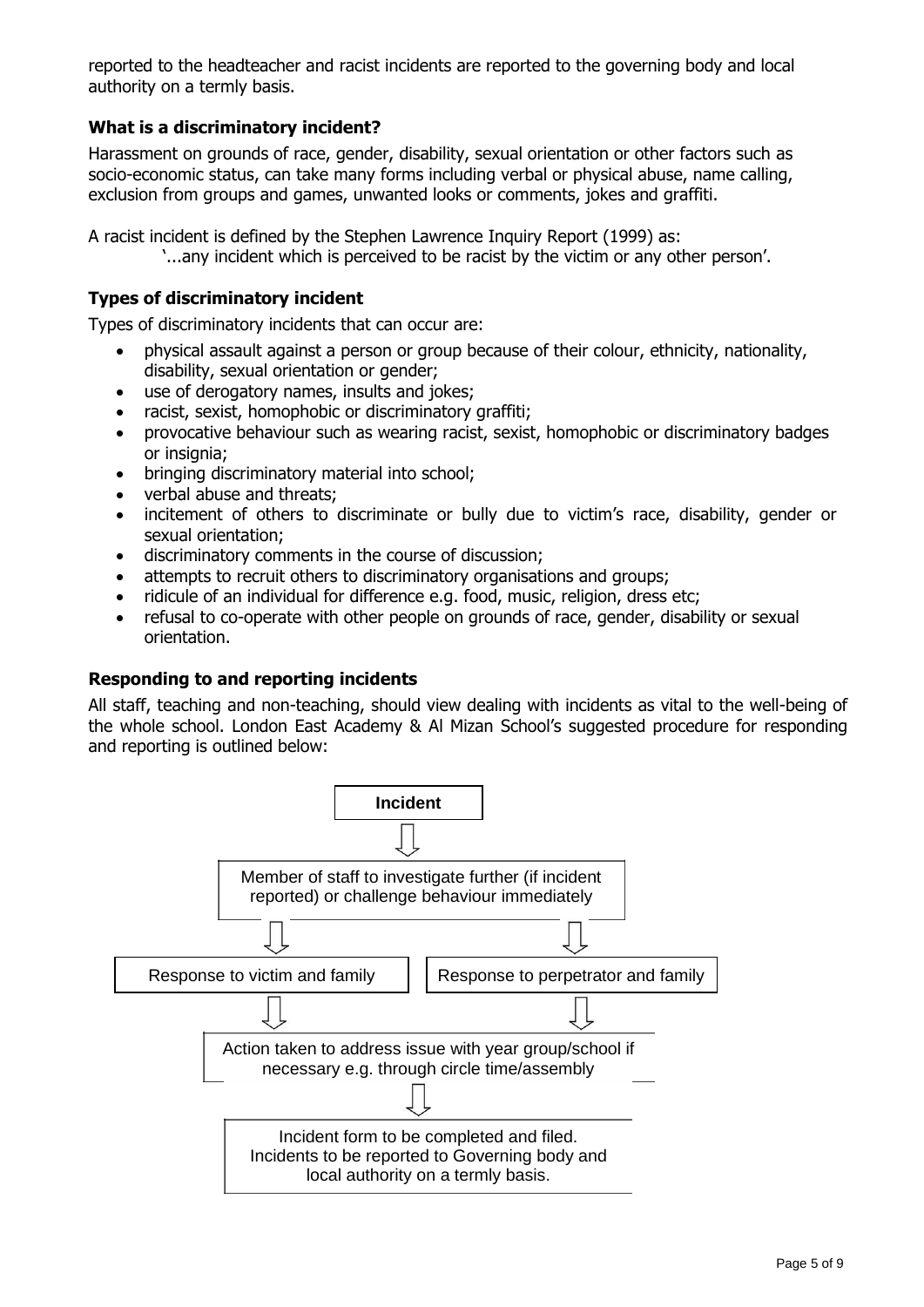#### **REVIEW OF PROGRESS AND IMPACT**

The Plan has been agreed by our Governing Body. We have a rolling programme for reviewing our school policies and their impact. In line with legislative requirements, we will review progress against our Single Equality Plan annually and review the entire plan and accompanying action plan on a three year cycle.

We make regular assessments of pupils' learning and use this information to track pupil progress. As part of this process, we regularly monitor achievement by ethnicity, gender and disability, to ensure that all groups of pupils are making the best possible progress, and take appropriate action to address any gaps.

### **PUBLISHING THE PLAN**

In order to meet the statutory requirements to publish a Disability Equality Scheme and Gender Equality Scheme, we will:

- publish our plan on the school website;
- raise awareness of the plan through the school newsletter, assemblies, staff meetings and other communications, and;
- make sure hard copies are available.

<sup>&</sup>lt;sup>1</sup> Information needs to be published annually